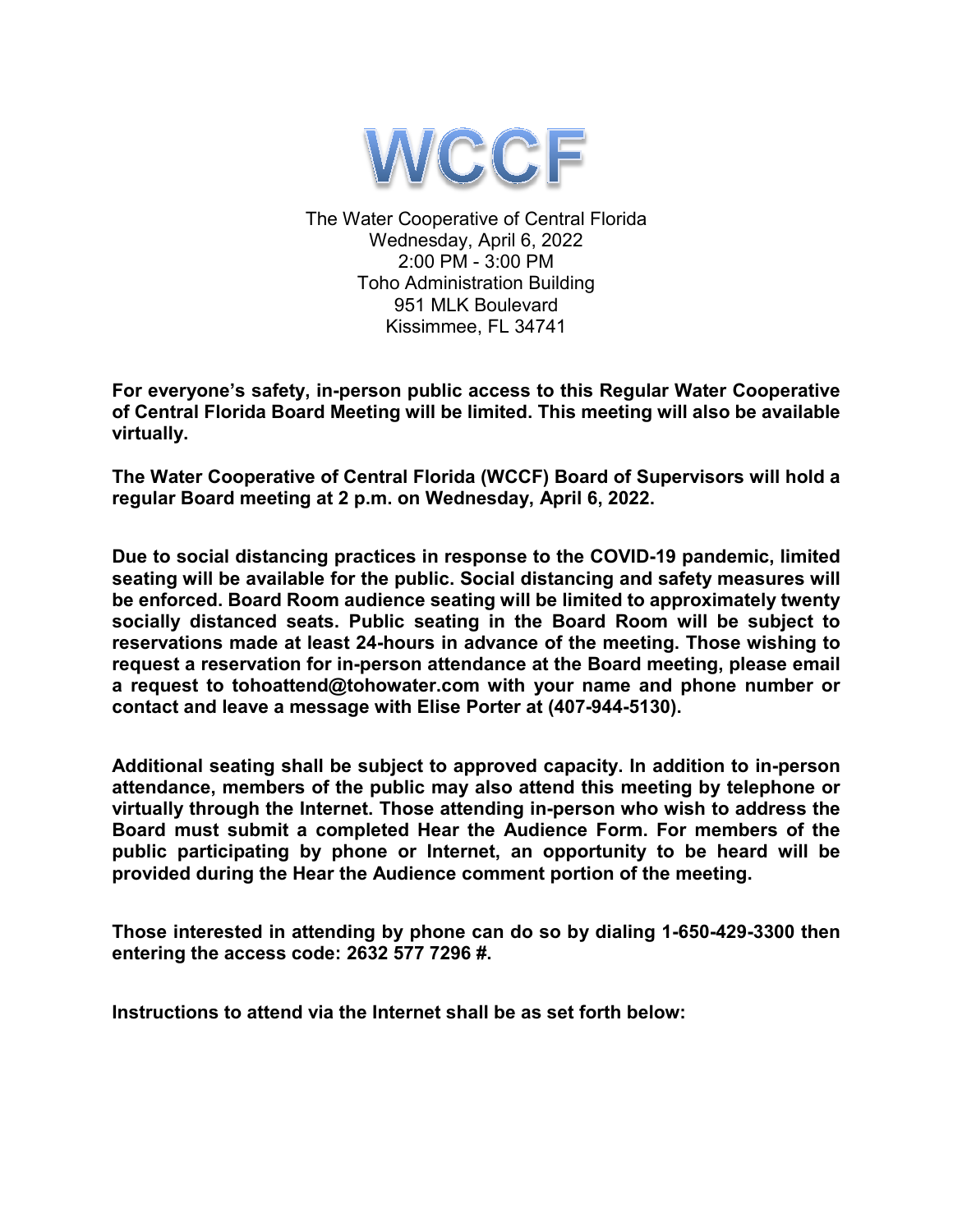### **Please join the meeting by clicking the following link:**

#### **Join from the meeting link**

<https://tohowater.webex.com/tohowater/j.php?MTID=m49069ed26d5ed9f1e3115626ab17152b>

### **Join by meeting number**

Meeting number (access code): 2632 577 7296 Meeting password: April2022

### **Tap to join from a mobile device (attendees only)**

[+1-650-429-3300,,26325777296##](tel:%2B1-650-429-3300,,*01*26325777296%23%23*01*) Call-in toll number (US/Canada)

### **Join by phone**

+1-650-429-3300 Call-in toll number (US/Canada)

[Global call-in numbers](https://tohowater.webex.com/tohowater/globalcallin.php?MTID=mdf915b485ff3785a4438260c6fee18c5)

### **Join from a video system or application**

Dia[l 26325777296@tohowater.webex.com](mailto:26325777296@tohowater.webex.com)

You can also dial 173.243.2.68 and enter your meeting number.

### **Join using Microsoft Lync or Microsoft Skype for Business**

Dial [2632577296.tohowater@lync.webex.com](mailto:2632577296.tohowater@lync.webex.com)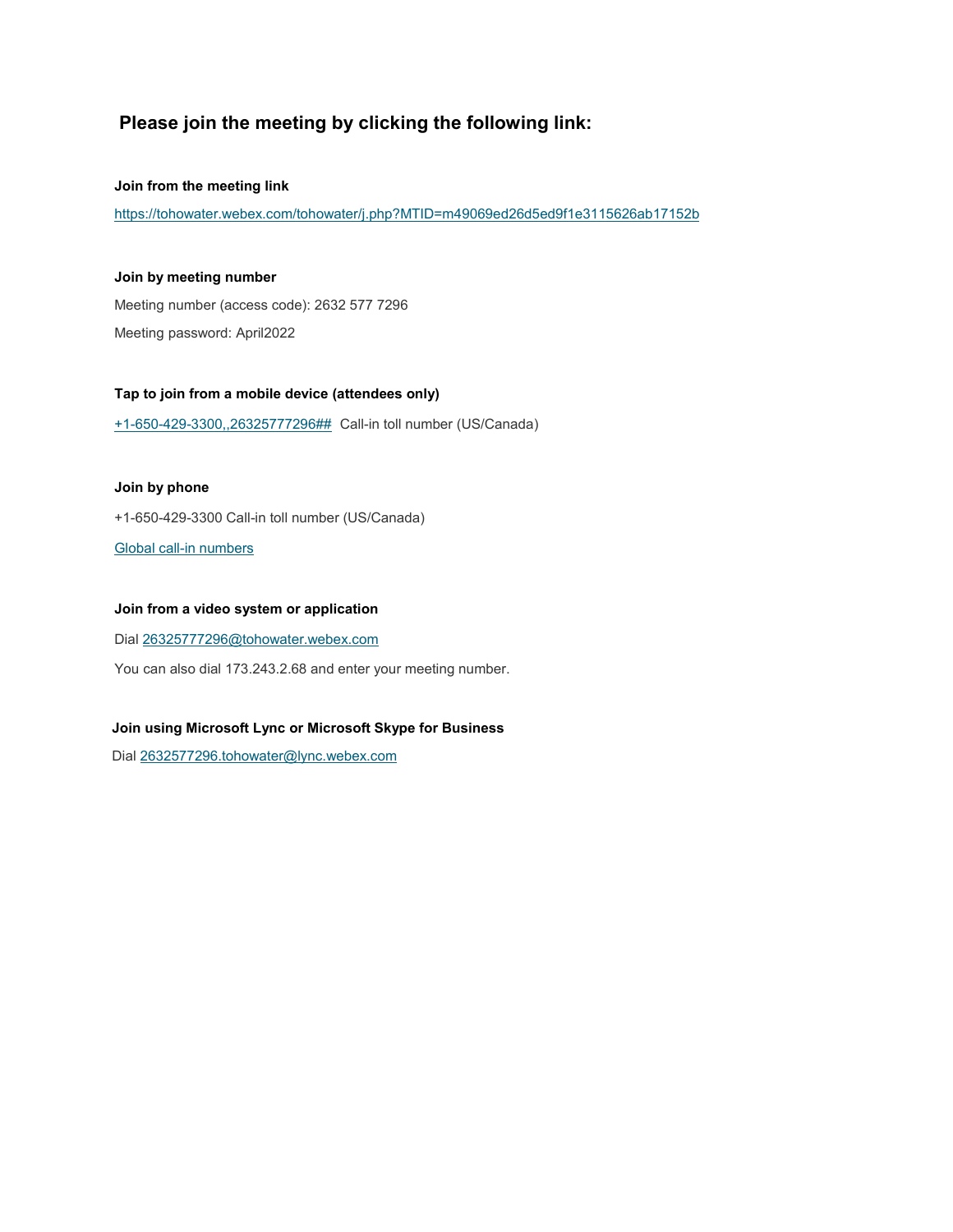

The Water Cooperative of Central Florida Wednesday, April 6, 2022 2:00 PM - 3:00 PM Toho Administration Building

### **Meeting Agenda**

### **MEETING CALLED TO ORDER**

### **ROLL CALL**

### **ITEMS FOR BOARD ACTION:**

- 1. APPROVAL OF THE WATER COOPERATIVE MEETING MINUTES OF OCTOBER 6, 2021 (PORTER)
- 2. APPROVAL OF REIMBURSMENT OF EXPENDITURES TO DATE BY TOHO WATER AUTHORITY ON BEHALF OF THE WATER COOPERATIVE OF CENTRAL FLORIDA (GREEN)
- 3. APPROVAL OF REIMBURSEMENT RESOLUTION FOR THE CYPRESS LAKE ALTERNATIVE WATER SUPPLY PROJECT COSTS FOR POTENTIAL FUTURE TAX EXEMPT FINANCING (BEATTY)
- 4. CYPRESS LAKE ALTERNATIVE WATER SUPPLY PROJECT UPDATE (BEATTY)

### **BOARD MEMBER ANNOUNCEMENTS**

**NEXT BOARD MEETING IS TENTATIVELY SCHEDULED FOR WEDNESDAY, JULY 13, 2022**

**ADJOURNMENT**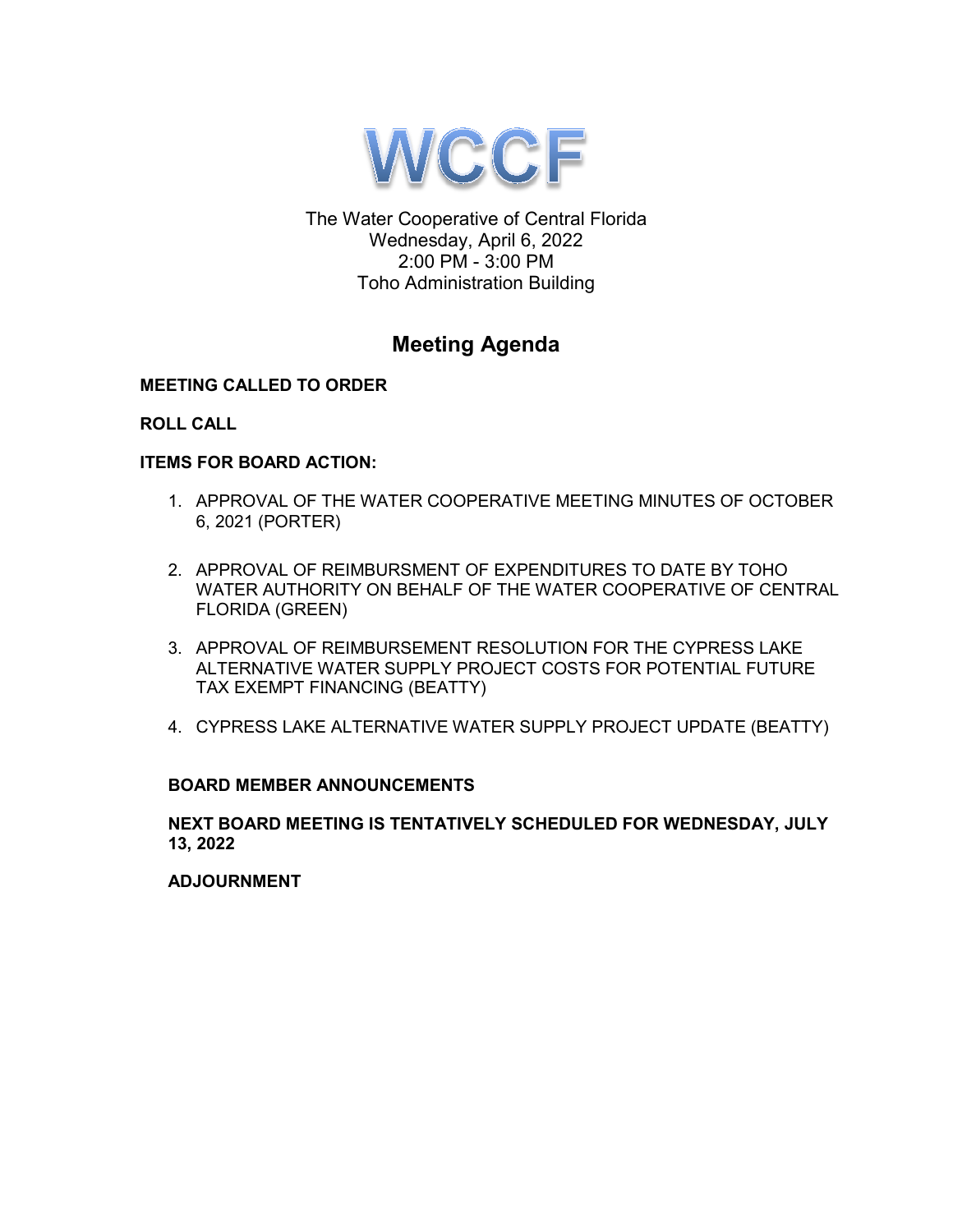# **WATER CO-OPERATIVE OF CENTRAL FLORIDA**

| Meeting Date: April 6, 2022                                                                    | Agenda Item No. |  |
|------------------------------------------------------------------------------------------------|-----------------|--|
|                                                                                                |                 |  |
| <b>Attachments:</b>                                                                            |                 |  |
| Minutes from October 6, 2021                                                                   |                 |  |
| Title:                                                                                         |                 |  |
| APPROVAL OF THE WCCF MEETING MINUTES OF OCTOBER 6, 2021                                        |                 |  |
| <b>Explanation:</b>                                                                            |                 |  |
|                                                                                                |                 |  |
| At every Board meeting, both taped and typed minutes are prepared of the proceedings. Attached |                 |  |
| are the typed minutes from the October 6, 2021 Board Meeting.                                  |                 |  |
|                                                                                                |                 |  |
| <b>Costs: None</b>                                                                             |                 |  |
| <b>Recommendation:</b> Seeking Board approval of the WCCF meeting minutes of October 6, 2021   |                 |  |
|                                                                                                |                 |  |
| Initials: ep                                                                                   |                 |  |
|                                                                                                |                 |  |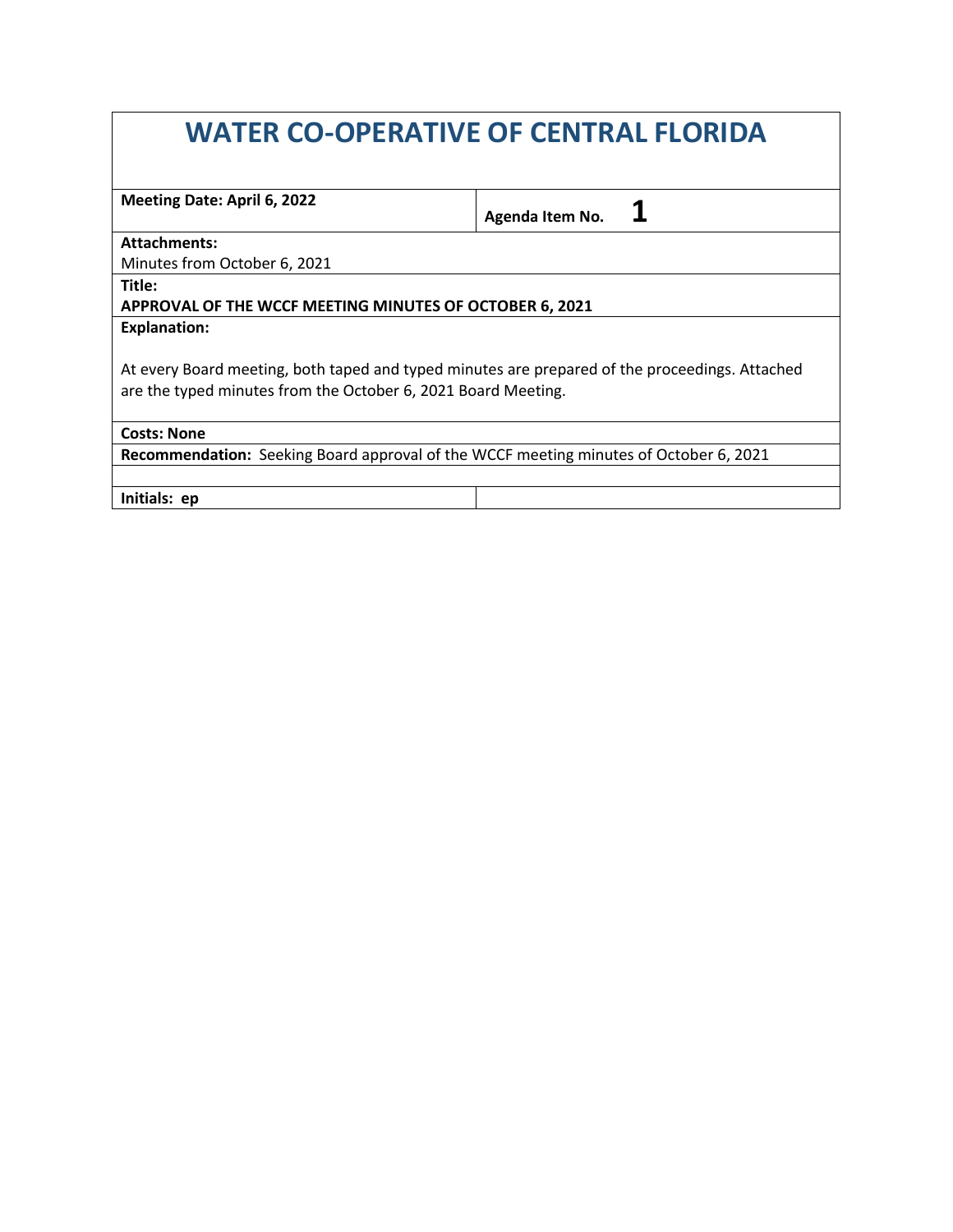

Minutes from the October 6, 2021 Meeting of the Water Cooperative of Central Florida

Description: Regular meeting of the Water Cooperative of Central Florida (WCCF). Present at the meeting were Polk County Commissioner Combee, Toho Water Authority Chairman Hector Lizasuain, City of St. Cloud Council Member Linette Matheny, Toho Water Authority Executive Director Todd P. Swingle, Silvia Alderman WCCF Counsel (attending virtually), Toho Water General Counsel Anthony J. Cotter, and Toho Water Executive Assistant Elise Porter. Orange County Commissioner Nicole Wilson arrived at 2:12pm.

Council Member Matheny opened the meeting at 2:02 pm. Council Member Matheny requested that Ms. Porter call roll.

| <b>Item</b><br><b>Number</b> | <b>Item Name</b>                                                                                                                                                                                                                                                                         | <b>Notes</b>                                                                                                                                                                                             |
|------------------------------|------------------------------------------------------------------------------------------------------------------------------------------------------------------------------------------------------------------------------------------------------------------------------------------|----------------------------------------------------------------------------------------------------------------------------------------------------------------------------------------------------------|
| 1.                           | Election of Board Officers for FY22                                                                                                                                                                                                                                                      | Motion to keep St. Cloud Council Member as Chairman and<br>Supervisor Lizasuain as Secretary for 2022, by Commissioner<br>Combee. Motion seconded by Supervisor Lizasuain. Motion passed<br>unanimously. |
| 2.                           | Approval of the Water Cooperative<br>Meeting Minutes of August 11, 2021<br>(Porter)                                                                                                                                                                                                      | Motion to approve by Commissioner Combee. Motion seconded by<br>Supervisor Lizasuain. Motion passed unanimously.                                                                                         |
| 3.                           | Selection of Proposed Meeting Dates<br>for Board of Supervisors Meeting for<br>2022 (Porter)                                                                                                                                                                                             | Motion to approve by Commissioner Combee. Motion seconded by<br>Supervisor Lizasuain. Motion passed unanimously.                                                                                         |
| 4.                           | Approval of the Water Wheeling<br>Master Cost-Sharing Agreement<br>between the Water Cooperative of<br>Central Florida, City of St. Cloud,<br>Toho Water Authority, Orange<br>County, and Polk County Related to<br>the Cypress Lake Alternative Water<br><b>Supply Project (Beatty)</b> | Motion to approve by Commissioner Combee. Motion seconded by<br>Commissioner Wilson.<br>Motion passed unanimously after brief<br>discussion.                                                             |
| 5.                           | Cypress Lake Alternative Water<br>Supply Project Update (Beatty)                                                                                                                                                                                                                         | Project Manager, Deb Beatty, provided a presentation update<br>regarding the Cypress Lake AWS Project. Brief discussion was held.                                                                        |
| 6.                           | Approval of Reimbursement of<br>Expenditures to Date by Toho Water<br>Authority on Behalf of the Water<br>Cooperative of Central Florida<br>(Green)                                                                                                                                      | Motion to approve by Commissioner Combee. Motion seconded by<br>Commissioner Wilson. Motion passed unanimously.                                                                                          |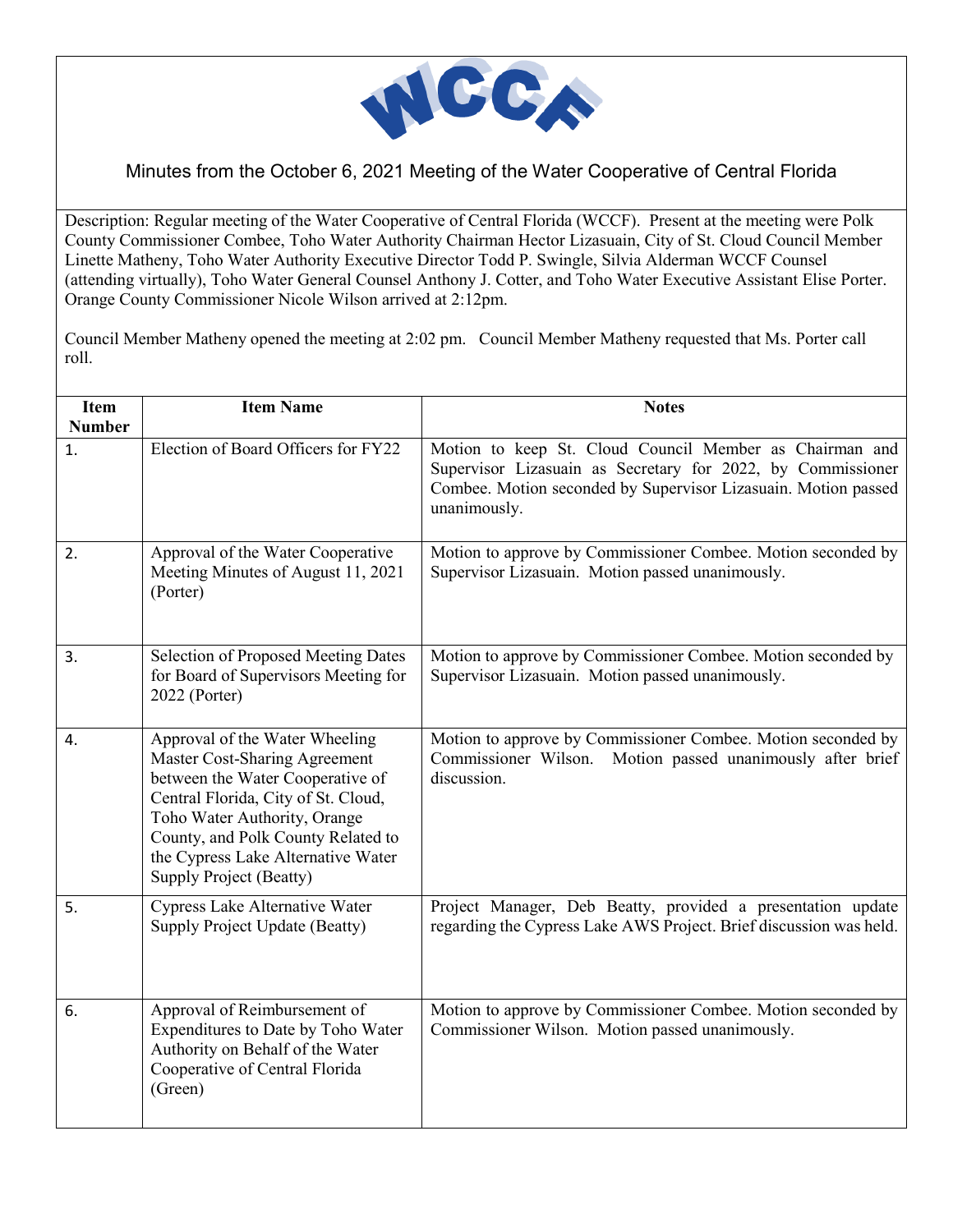| 7.                                                                                                                                               | Approval of the Water Cooperative<br>Budget for Fiscal Year 2022 (Porter) | Motion to approve by Supervisor Lizasuain. Motion seconded by<br>Commissioner Combee. Motion passed unanimously. |
|--------------------------------------------------------------------------------------------------------------------------------------------------|---------------------------------------------------------------------------|------------------------------------------------------------------------------------------------------------------|
| 8.                                                                                                                                               | Board member announcements.                                               | No Announcements.                                                                                                |
| 9.                                                                                                                                               | Next Board meeting scheduled for<br>January 12, 2021                      | Board meeting dates have been established, but may be changed.                                                   |
| There being no further business to come before the Board, Council Member Matheny moved to adjourn the meeting,<br>which was adjourned at 2:42PM. |                                                                           |                                                                                                                  |
|                                                                                                                                                  | Chair, Linette Matheny                                                    |                                                                                                                  |
|                                                                                                                                                  | Hector Lizasuain, Secretary                                               | ep                                                                                                               |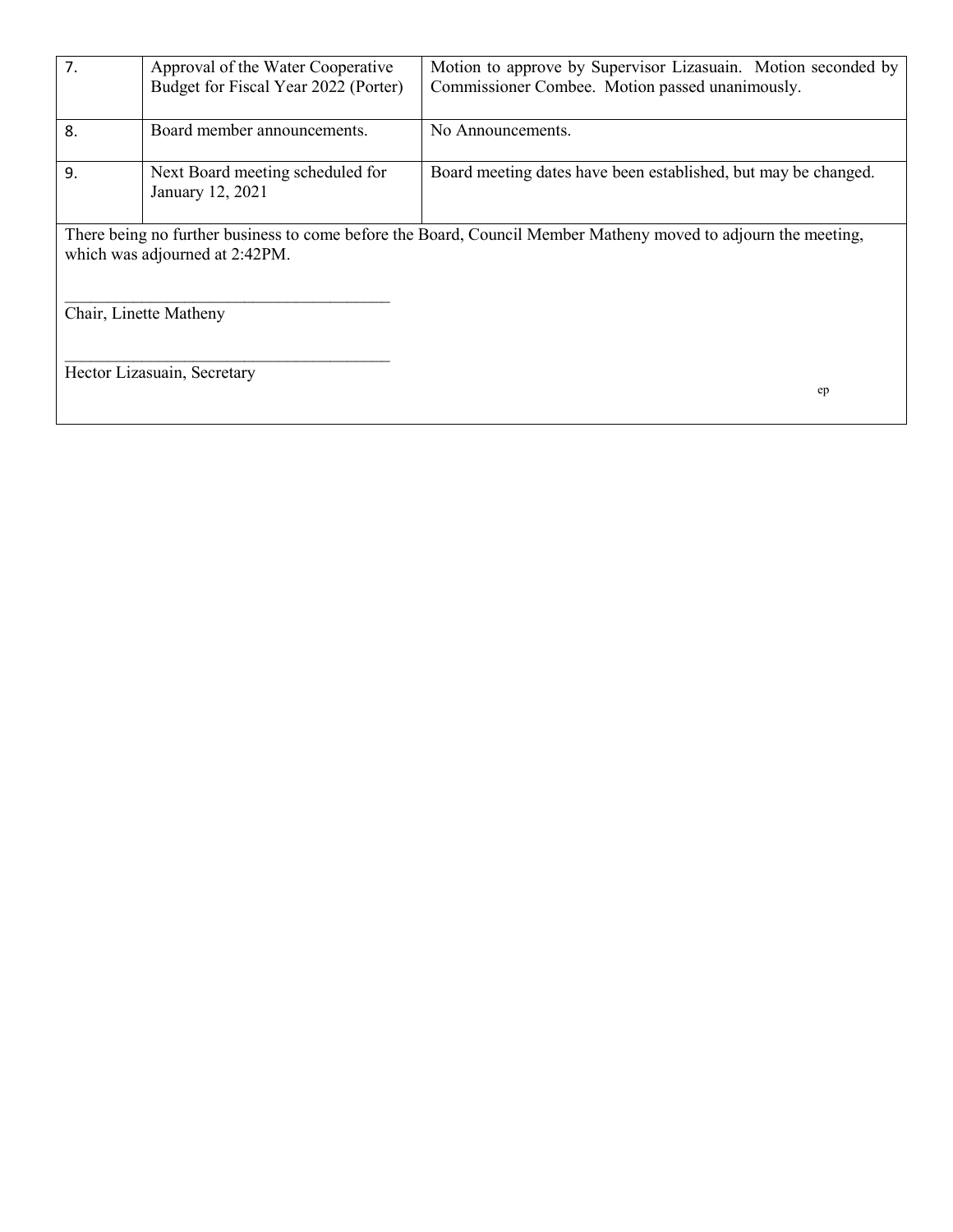# **WATER COOPERATIVE OF CENTRAL FLORIDA**

**Meeting Date: April 6, 2022 Agenda Item No. 2**

### **Attachments:**

Itemized list of expenditures by Toho Water Authority from June 24, 2021 to February 2, 2022

**Title:** 

### **APPROVAL OF REIMBURSEMENT OF EXPENDITURES TO DATE BY TOHO WATER AUTHORITY ON BEHALF OF THE WATER COOPERATIVE OF CENTRAL FLORIDA**

### **Explanation:**

The Board of Supervisors adopted a Resolution at the October 2, 2013 meeting authorizing the reimbursement of expenses incurred by Toho Water Authority (Toho) on behalf of the Water Coop on a quarterly basis. The Resolution allows Toho to submit a detailed list of expenses incurred each quarter to the Board for approval for reimbursement. Under the Resolution, Toho could be reimbursed quarterly during the year instead of once annually, as was done for the previous fiscal year. The attached list of expenditures, made to date by Toho on behalf of the Water Coop, is being submitted for approval for reimbursement.

### **Amount to be reimbursed:**

\$8,274.84

### **Recommendation:**

Staff recommends approval of the list of expenditures submitted to date for reimbursement to the Toho.

### **Initials: asg**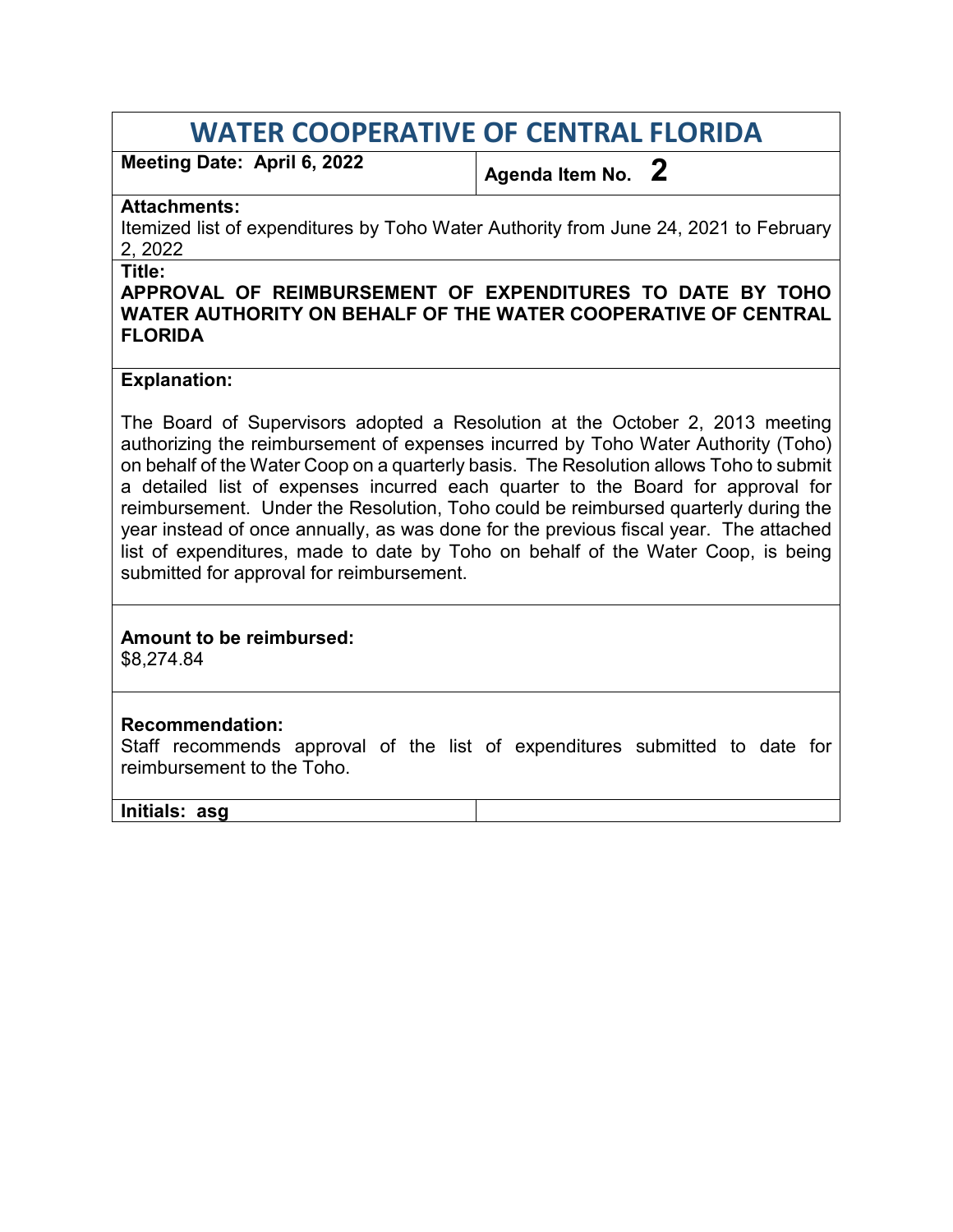## **Attachment to Item 2**

## **Toho Water Authority List of Expenditures on behalf of the Water Cooperative of Central Florida (June 24, 2021 – February 2, 2022)**

| Vendor                                | <b>Date</b> | <b>Invoice</b>          | <b>Amount</b> | <b>Explanation</b>                                              |
|---------------------------------------|-------------|-------------------------|---------------|-----------------------------------------------------------------|
|                                       |             |                         |               |                                                                 |
| <b>Osceola News-</b><br>Gazette       | 6/24/2021   | 305367                  | 45.22         | Meeting<br>cancellation                                         |
| FL Dept of<br>Economic<br>Opportunity | 10/1/2021   | Annual fee              | 175.00        | Annual fee                                                      |
| <b>Akerman LLP</b>                    | 10/2/2021   | 9715239                 | 130.00        | 0263348 - CFWI<br>representation                                |
| <b>Akerman LLP</b>                    | 10/2/2021   | 9715241                 | 2,340.00      | 0292530 - general<br>representation                             |
| <b>Akerman LLP</b>                    | 11/2/2021   | 9724799                 | 260.00        | 0292530 - general<br>representation                             |
| <b>Akerman LLP</b>                    | 12/2/2021   | 9732891                 | 1,755.00      | 0292530 - general<br>representation                             |
| <b>Orlando Sentinel</b>               | 12/11/2021  | CU00102217<br>7102038   | 1,428.00      | <b>Meeting schedule</b>                                         |
| <b>Osceola News-</b><br>Gazette       | 12/16/2021  | 345638                  | 35.16         | Meeting schedule                                                |
| Simplifile                            | 12/17/2021  | FLTCCB-<br>1217221      | 410.50        | Filing water<br>wheeling sub-<br>agreements<br>(Osceola County) |
| Simplifile                            | 12/22/2021  | FLTCCB-<br>12222021     | 414.50        | Filing water<br>wheeling sub-<br>agreements (Polk<br>County)    |
| <b>Gannet Media</b>                   | 12/31/2021  | 4283481<br>6625117      | 162.86        | Meeting schedule                                                |
| Orlando Sentinel                      | 1/9/2022    | CU00102217<br>7123119   | 204.00        | Meeting<br>cancellation                                         |
| <b>Gannet Media</b>                   | 1/10/2022   | 4345796<br>6746451      | 91.01         | Meeting<br>cancellation                                         |
| <b>Orlando Sentinel</b>               | 1/10/2022   | CU00102217<br>7123171-1 | 204.00        | Meeting<br>cancellation                                         |
| <b>Osceola News-</b><br>Gazette       | 1/13/2022   | 353174                  | 21.59         | Meeting<br>cancellation                                         |
| Simplifile                            | 1/14/2022   | FLTCCB-<br>01142022     | 410.50        | Filing water<br>wheeling sub-                                   |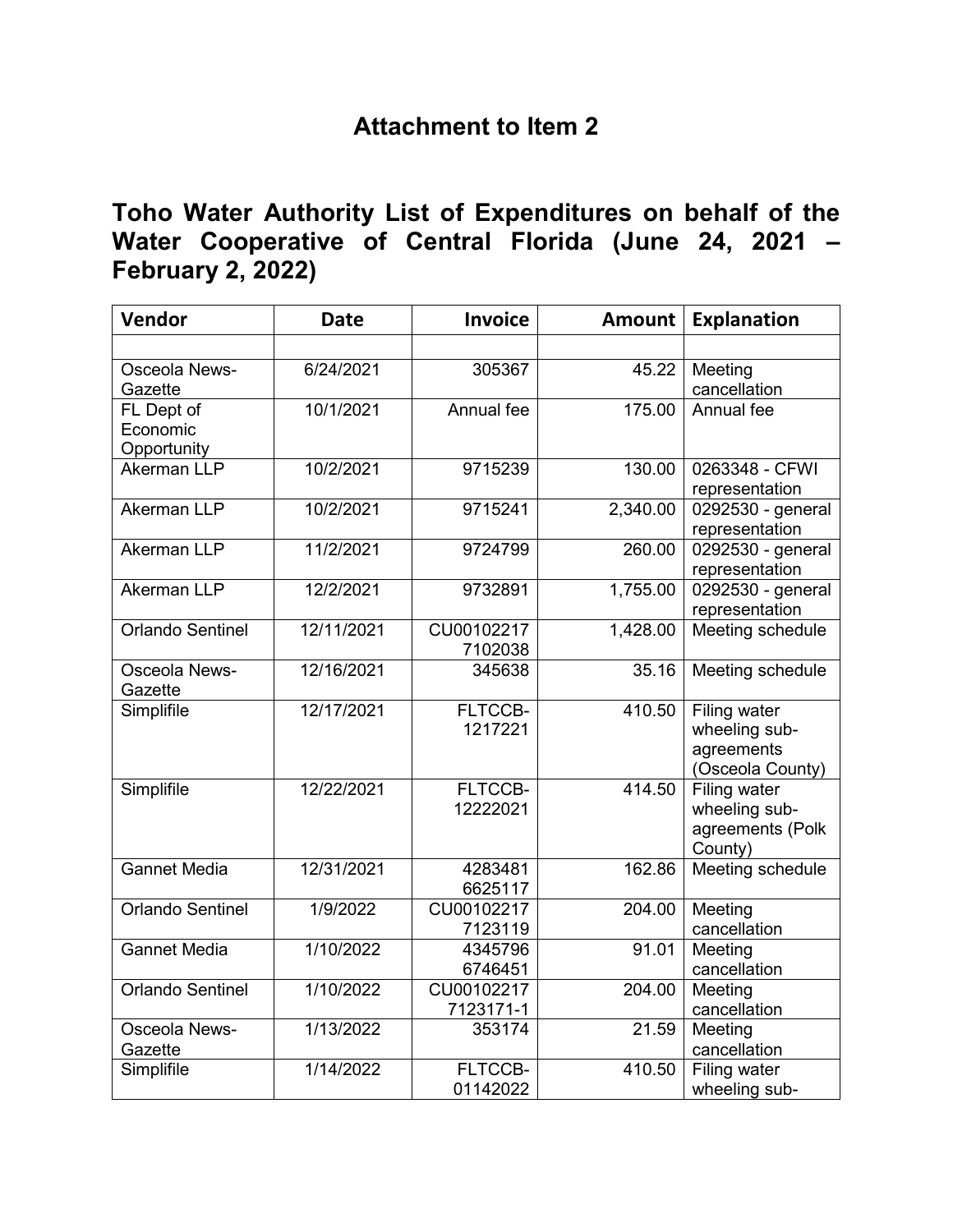|              |          |         |            | agreements        |
|--------------|----------|---------|------------|-------------------|
|              |          |         |            | (Orange County)   |
| Akerman LLP  | 2/2/2022 | 9749459 | 32.50      | 0263348 - CFWI    |
|              |          |         |            | representation    |
| Akerman LLP  | 2/2/2022 | 9749462 | 155.00     | 0292530 - general |
|              |          |         |            | representation    |
| <b>Water</b> |          |         |            |                   |
| Cooperative  |          |         |            |                   |
| <b>Total</b> |          |         | \$8,274.84 |                   |
|              |          |         |            |                   |
|              |          |         |            | asg               |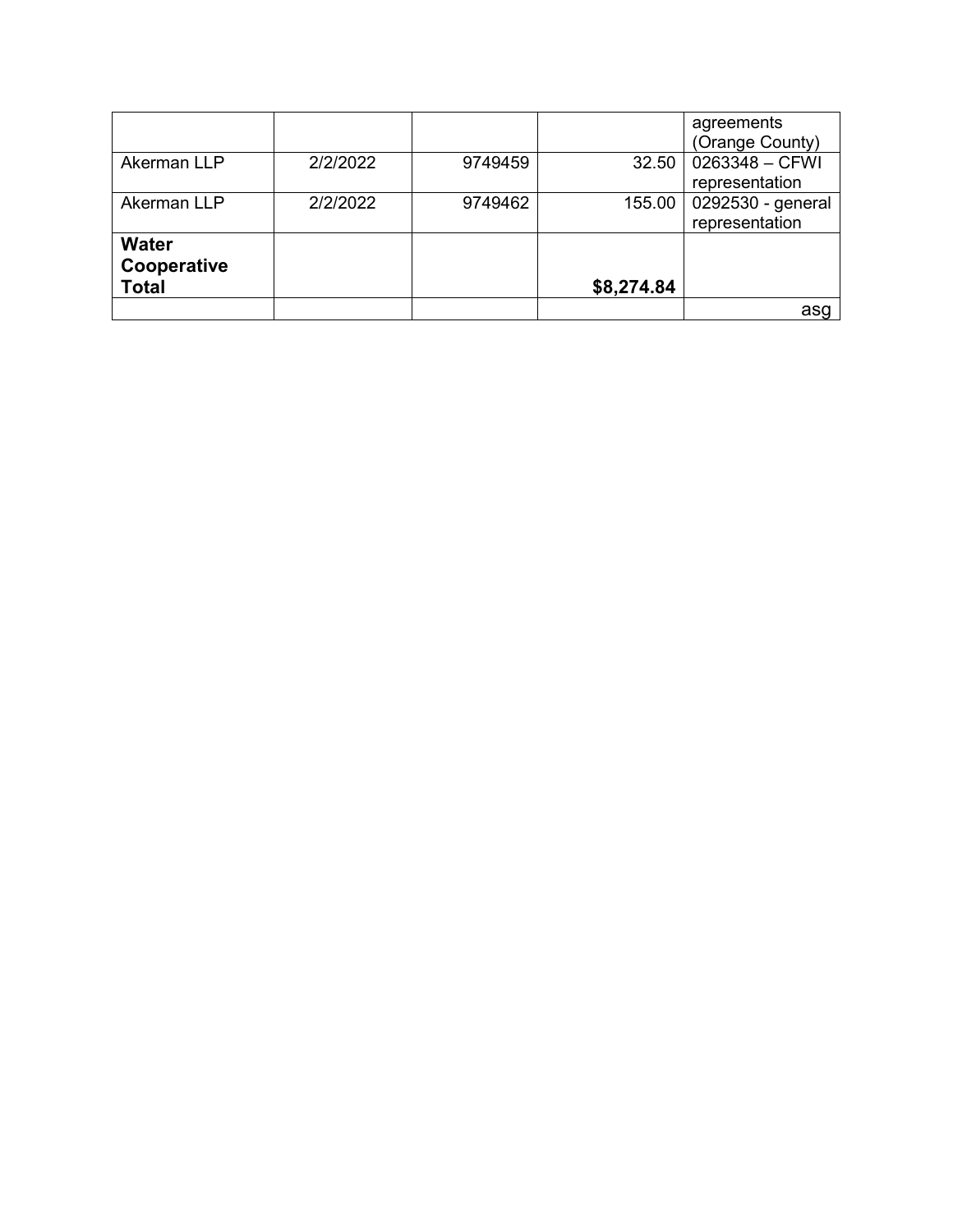# **WATER COOPERATIVE OF CENTRAL FLORIDA**

Meeting Date: April 6, 2022 **Agenda Item No.** 3

### **Attachments:**

Reimbursement Resolution 2022-001

**TITLE:** 

### **APPROVAL OF REIMBURSEMENT RESOLUTION FOR THE CYPRESS LAKE ALTERNATIVE WATER SUPPLY PROJECT COSTS FOR POTENTIAL FUTURE TAX EXEMPT FINANCING**

### **Explanation:**

Toho Water Authority's bond counsel, Holland & Knight, recommends that the Water Cooperative of Central Florida (WCCF) adopt a Reimbursement Resolution that states the intent to reimburse certain capital project costs from proceeds from a future taxexempt financing for the Cypress Lake Wellfield Project. Under the Reimbursement Resolution, if the WCCF did choose to issue financing for the Cypress Lake Wellfield Project and had incurred costs related to the design, acquisition and construction of water treatment plant and associated appurtenances for the project prior to the financing, those pre-financing costs could be reimbursed as part of the financing. For capital costs to be eligible for reimbursement they must have been incurred not more than sixty days prior to the date that the reimbursement resolution is adopted. The resolution is not a commitment to finance the project and does not obligate the WCCF or the WCCF's participating members. Moreover, each participating member of the WCCF has the option, but not the obligation, to adopt a similar Reimbursement Resolution for the purpose of reimbursement of pre-financing costs.

### **Amount to be reimbursed:**

None.

### **Recommendation:**

Staff recommends approval of Resolution No. 2022-001 establishing the intent to reimburse certain Cypress Lake Wellfield Project costs from proceeds from future taxexempt financing.

**Initials: rh/dab**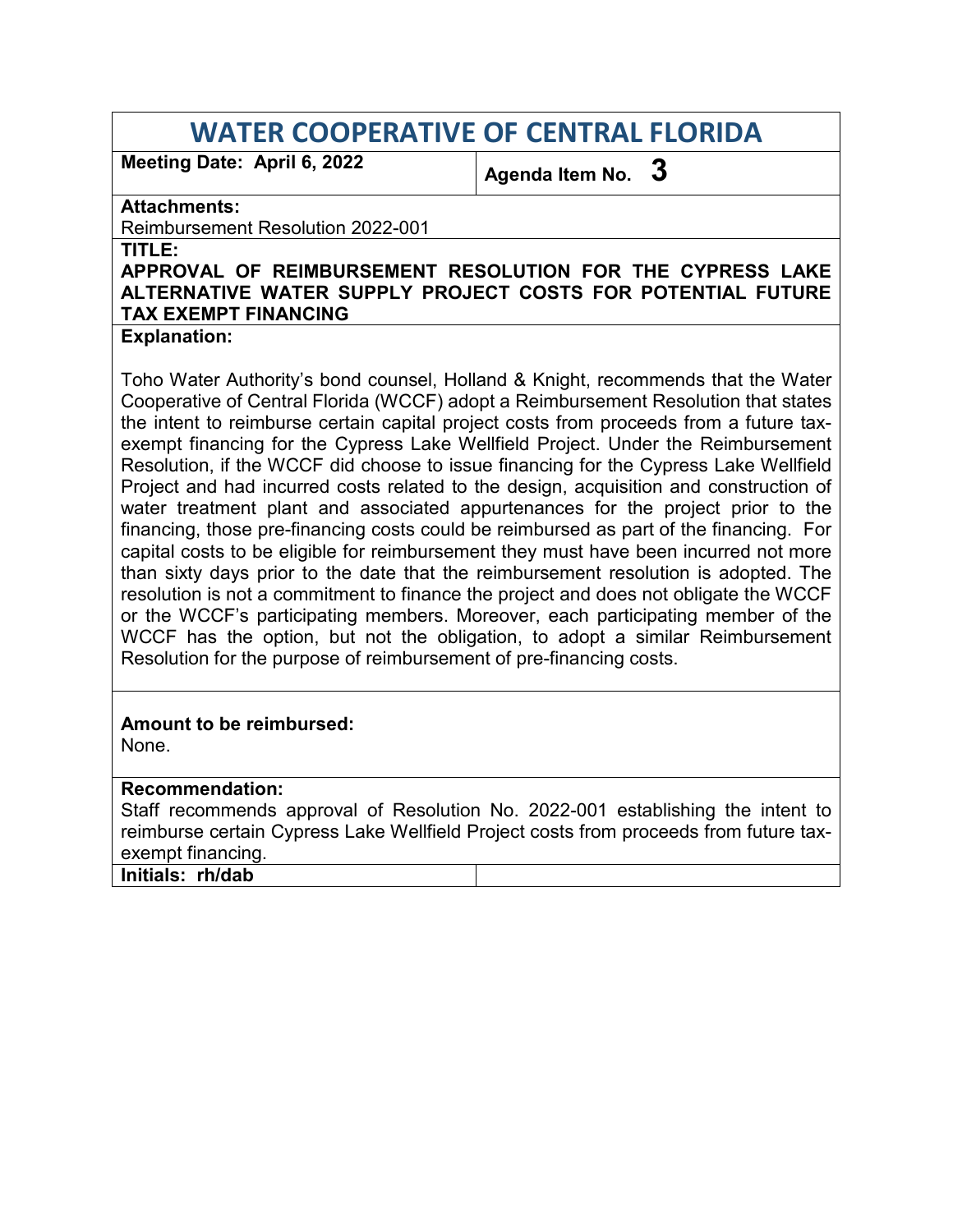A RESOLUTION EXPRESSING THE INTENT OF THE WATER COOPERATIVE OF CENTRAL FLORIDA TO FINANCE COSTS OF THE CYPRESS LAKE WELLFIELD PROJECT; EXPRESSING THE INTENT, FOR PURPOSES OF COMPLIANCE WITH UNITED STATES TREASURY REGULATION SECTION 1.150-2, TO REIMBURSE WITH THE PROCEEDS OF REVENUE BONDS, CAPITAL EXPENDITURES MADE WITH RESPECT TO SUCH PROJECT; PROVIDING FOR THE ISSUANCE BY THE WATER COOPERATIVE OF CENTRAL FLORIDA OF NOTES, BONDS OR OTHER OBLIGATIONS IN ONE OR MORE SERIES IN AN AGGREGATE PRINCIPAL AMOUNT NOT EXCEEDING \$200 MILLION TO PAY THE COST OF SUCH PROJECT; AND PROVIDING AN EFFECTIVE DATE.

WHEREAS, the Water Cooperative of Central Florida (the "Issuer") was established pursuant to an Interlocal Agreement effective as of October 1, 2011 (the "Interlocal Agreement") between the City of St. Cloud, Florida, Orange County, Florida, Polk County, Florida and the Tohopekaliga Water Authority (each a "Member");

WHEREAS, the Issuer intends to finance the costs of the Cypress Lake Wellfield Project (the "Project"), including costs related to the design, acquisition and construction of water treatment plant and associated appurtenances, with the proceeds of its revenue bonds, notes or other obligations to be issued in the future in one or more series in an aggregate principal amount not in excess of \$200 million (the "Bonds");

WHEREAS, pursuant to the Interlocal Agreement the Members may be required to expend or contribute to the Issuer certain amounts in order to pay for costs of the Project; and

WHEREAS, the Issuer expects to pay on or after the date of this Resolution and before the issuance of the Bonds certain costs of the Project with funds other than proceeds of the Bonds or from funds advanced by the Members for such costs of the Project (the "Advanced Funds");

NOW, THEREFORE, BE IT RESOLVED by the Board of Supervisors of the Water Cooperative of Central Florida (the "Board"), that:

SECTION 1. AUTHORITY. This Resolution is adopted pursuant to Sections 163.01 and Chapter 189, Florida Statutes, and other applicable provisions of law (collectively, the "Act").

SECTION 2. FINDINGS. The Board hereby finds, determines and declares as follows:

A. The Issuer is authorized under law, including, without limitation, the Act, to issue the Bonds for the valid public purpose of paying the cost of the Project.

B. It is necessary, desirable, and convenient and in the interest of the Issuer that the Project be acquired, constructed, equipped and financed as contemplated in this Resolution.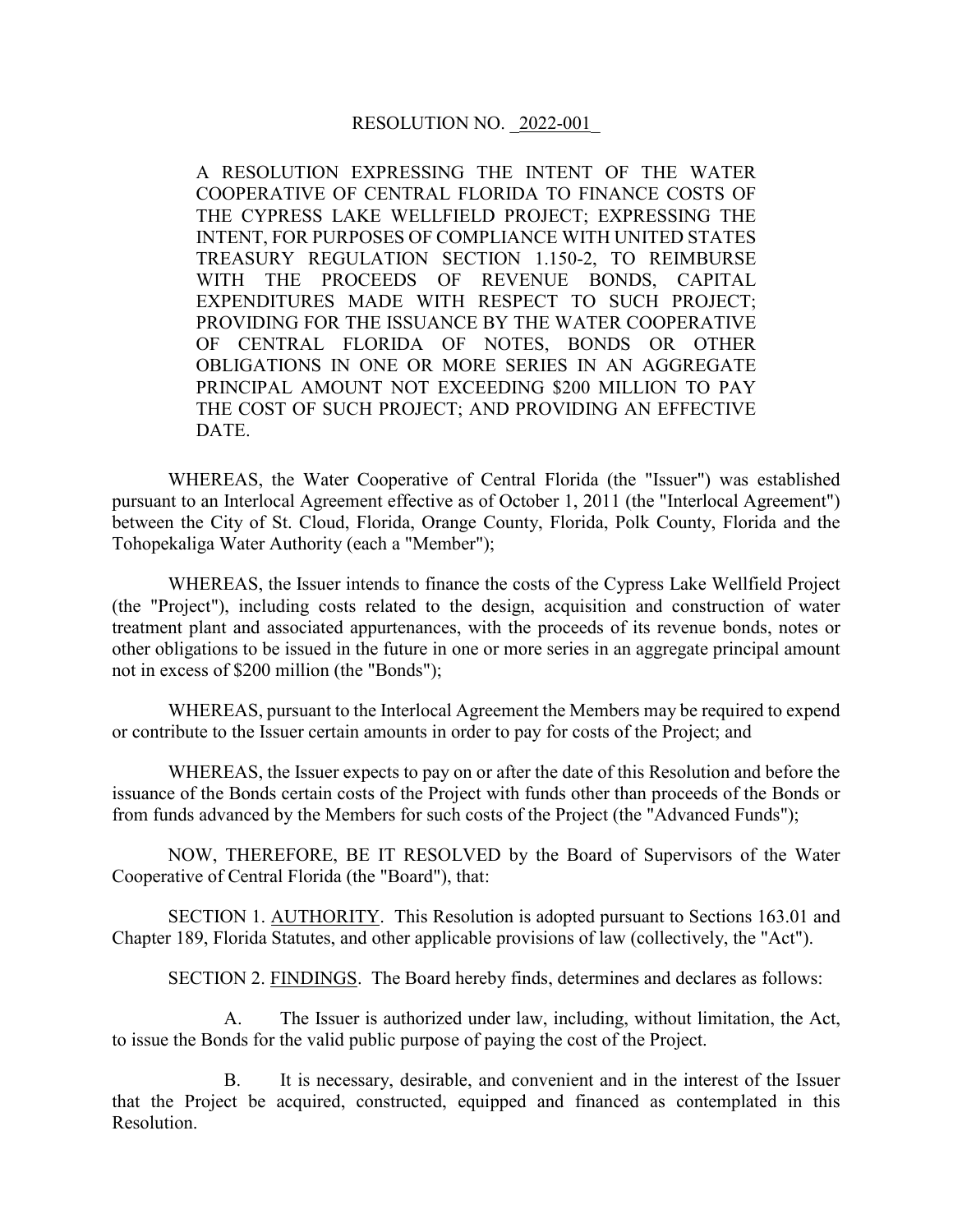C. The Issuer intends to finance the cost of the design, permitting, acquisition, construction, equipping and installation of the Project with the proceeds of the Bonds to be issued in the future in one more series.

D. The Issuer expects to pay certain costs of the Project with Advanced Funds before the issuance of the Bonds.

SECTION 3. EXPRESSION OF INTENT. The Issuer reasonably expects to use proceeds of the Bonds to reimburse itself and those expenditures of Members for all expenditures described herein made with the Advanced Funds. This Resolution is a declaration of the official intent of the Issuer in that regard, within the contemplation of Section 1.150-2 of the Income Tax Regulations promulgated by the United States Department of the Treasury.

SECTION 4. MAXIMUM AMOUNT OF DEBT. The maximum principal amount of Bonds expected to be issued to finance the cost of the Project is \$200 million.

SECTION 5. EXPENDITURES TO BE REIMBURSED. All of the expenditures initially to be made with the Advanced Funds and then to be reimbursed by the Issuer (and those of Members) from proceeds of the Bonds will be for costs of the Project of a type constituting capital expenditures or preliminary expenditures relating to the Project or costs of issuing the Bonds.

SECTION 6. FURTHER ACTION. The officers and employees of the Issuer, including, without limitation, the Chairman and Vice Chairman of the Issuer, are hereby authorized to do all acts and things required of them by this resolution for full, punctual and complete performance of all the terms, covenants and agreements contained herein or necessary or convenient to the issuance of the Bonds as provided herein.

SECTION 7. EFFECTIVE DATE. This Resolution shall take effect immediately upon adoption.

APPROVED AND ADOPTED by the Water Cooperative of Central Florida this day of \_\_\_\_\_\_\_\_, 2022.

### [**SIGNATURE PAGE FOLLOWS**]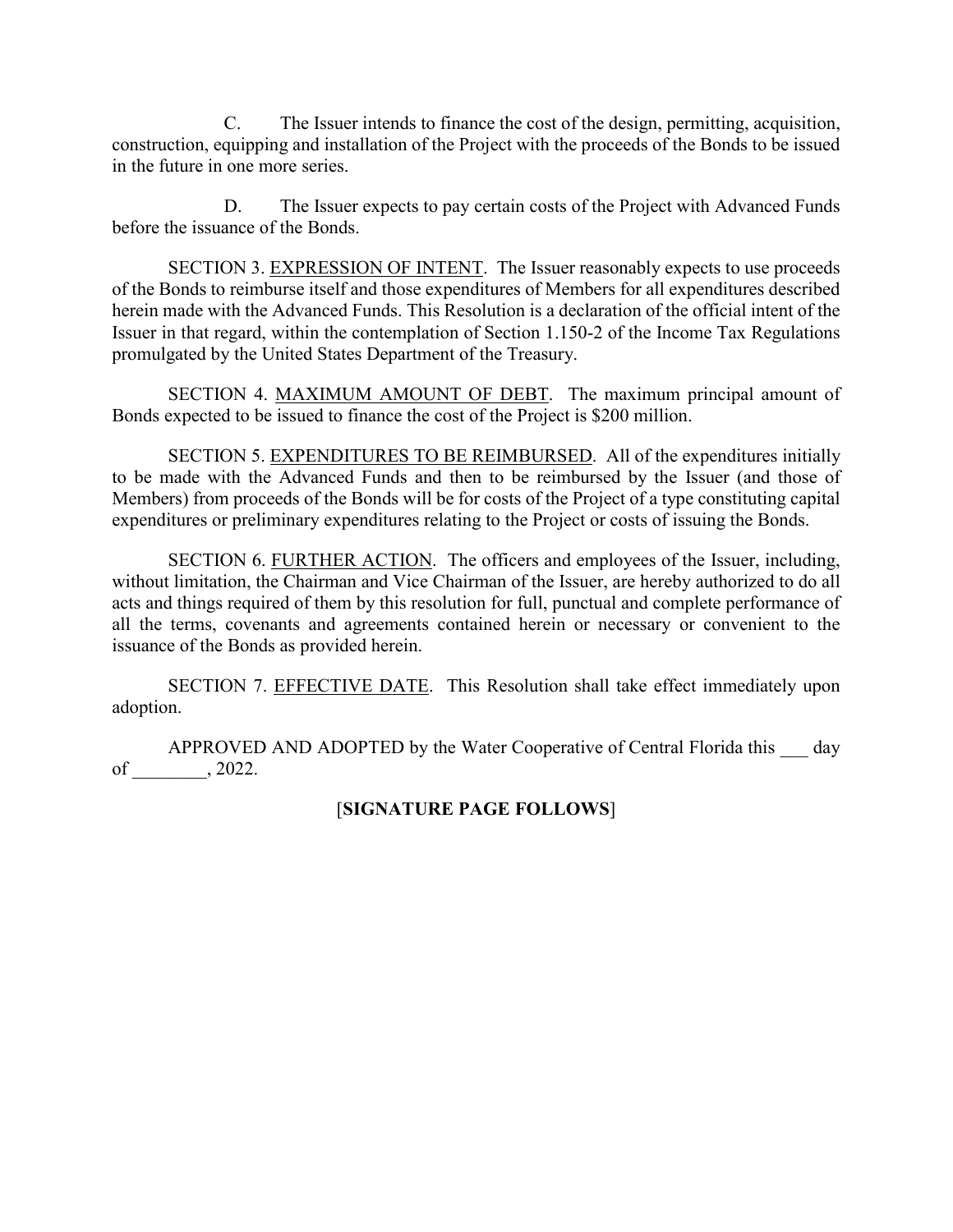$\overline{a}$ 

 $\overline{a}$ 

 $\overline{a}$ 

### ATTEST WATER COOPERATIVE OF CENTRAL FLORIDA BOARD OF SUPERVISORS

|        | $ -$<br>-            |
|--------|----------------------|
| $\sim$ | ~                    |
| ຼ      | $\sim$ $\sim$ $\sim$ |

Print Name Print Name

Date: 3.2022

### APPROVED AS TO FORM AND CORRECTNESS

Legal Counsel

Print Name

#155106157\_v4 110315.00014